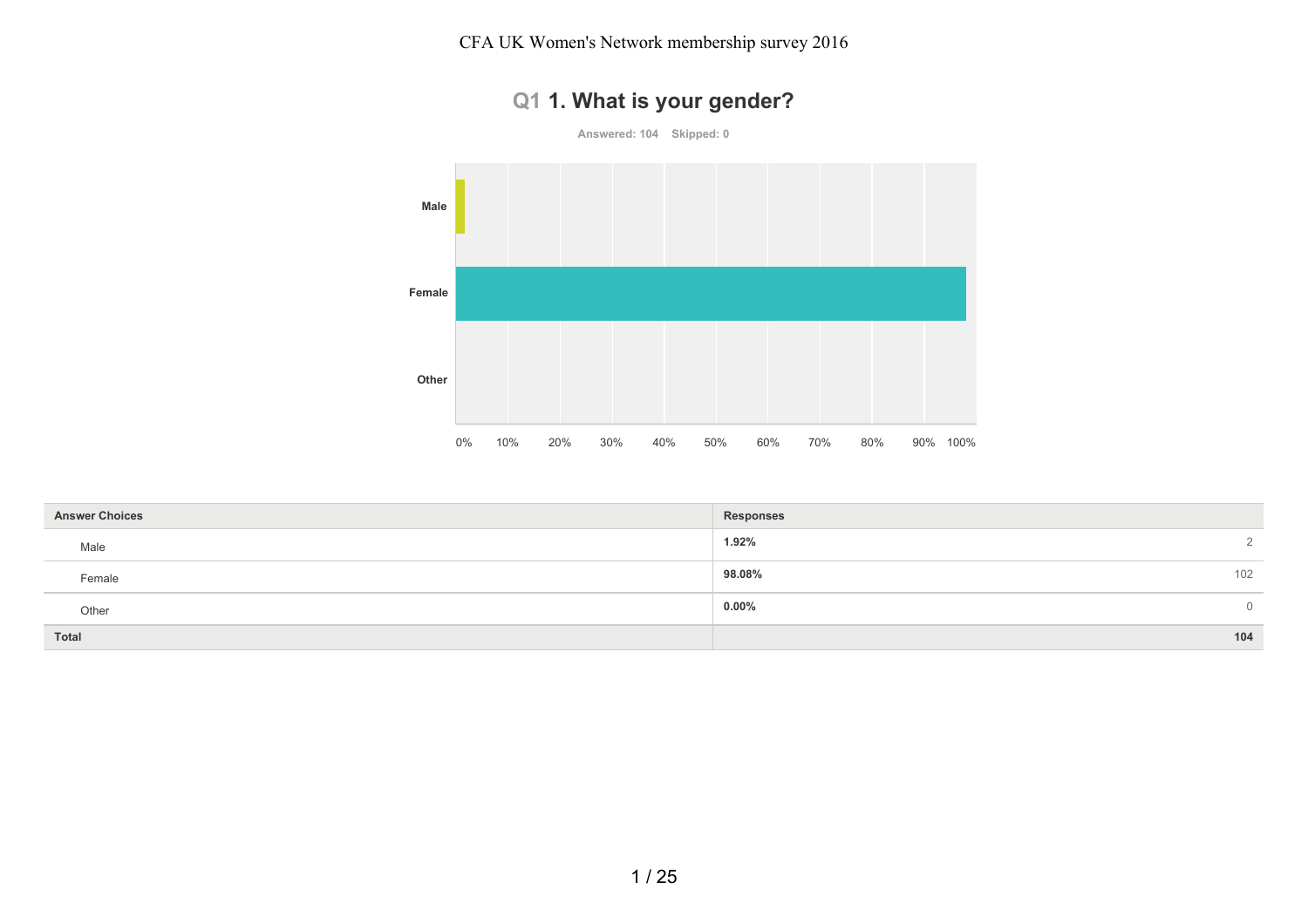### **Q2 2. How many years have you worked in finance?**

**Answered: 104 Skipped: 0**



| <b>Answer Choices</b> | Responses    |
|-----------------------|--------------|
| 0-5 years             | 5.77%<br>6   |
| 5-10 years            | 25.96%<br>27 |
| 10-20 years           | 41.35%<br>43 |
| 20+ years             | 26.92%<br>28 |
| Total                 | 104          |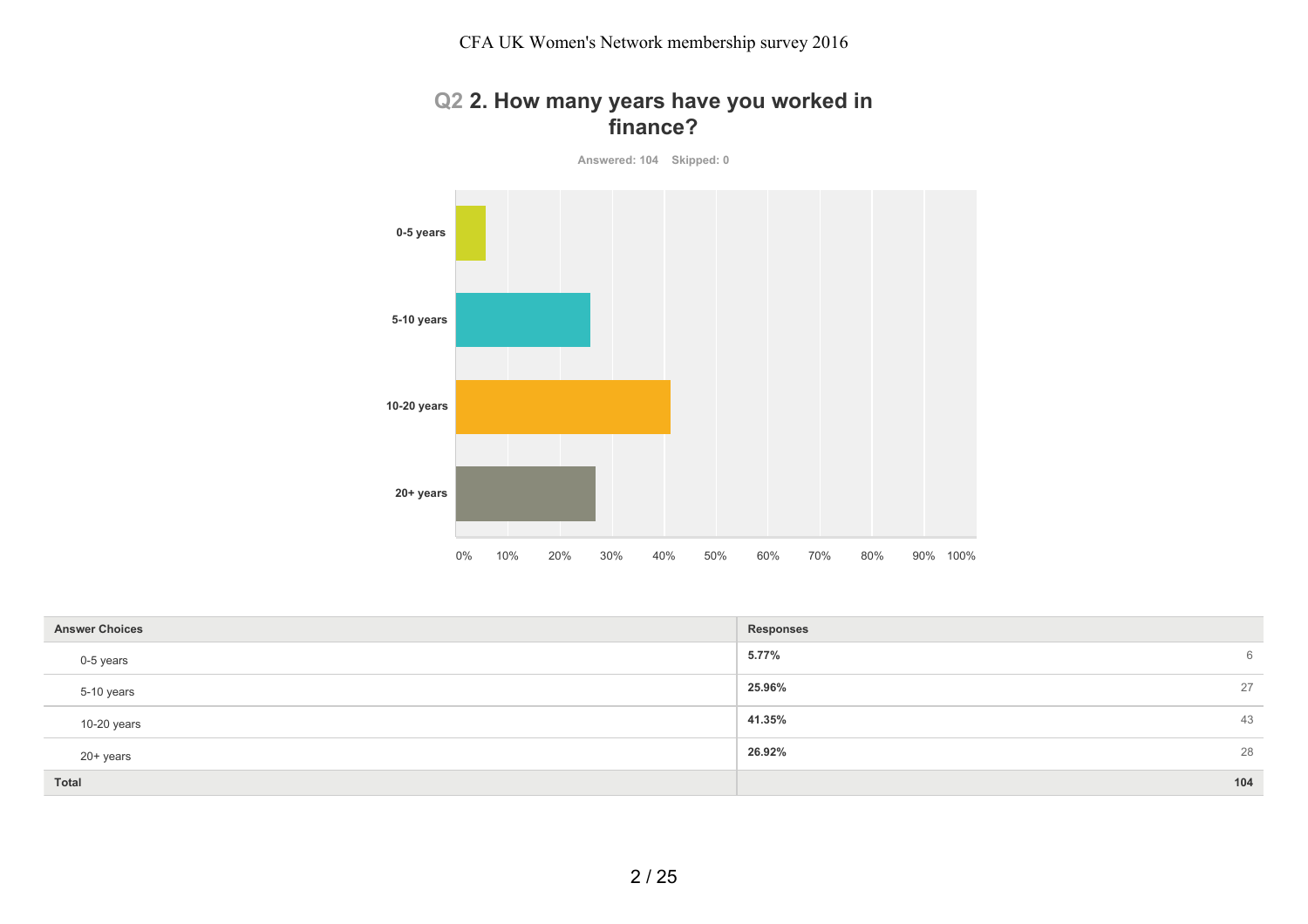# **Q3 3. Who inspired you to enter the industry?**

**Answered: 103 Skipped: 1**



| <b>Answer Choices</b>                                   | <b>Responses</b> |
|---------------------------------------------------------|------------------|
| Parent (or other family member) working in the city     | 6.80%            |
| Parent (or other family member) not working in the city | 4.85%<br>5       |
| School / university                                     | 38.83%<br>40     |
| Friend                                                  | 16.50%<br>17     |
| An inspirational investor / industry leader             | 5.83%<br>6       |
| Other (please specify)                                  | 28<br>27.18%     |
| Total                                                   | 103              |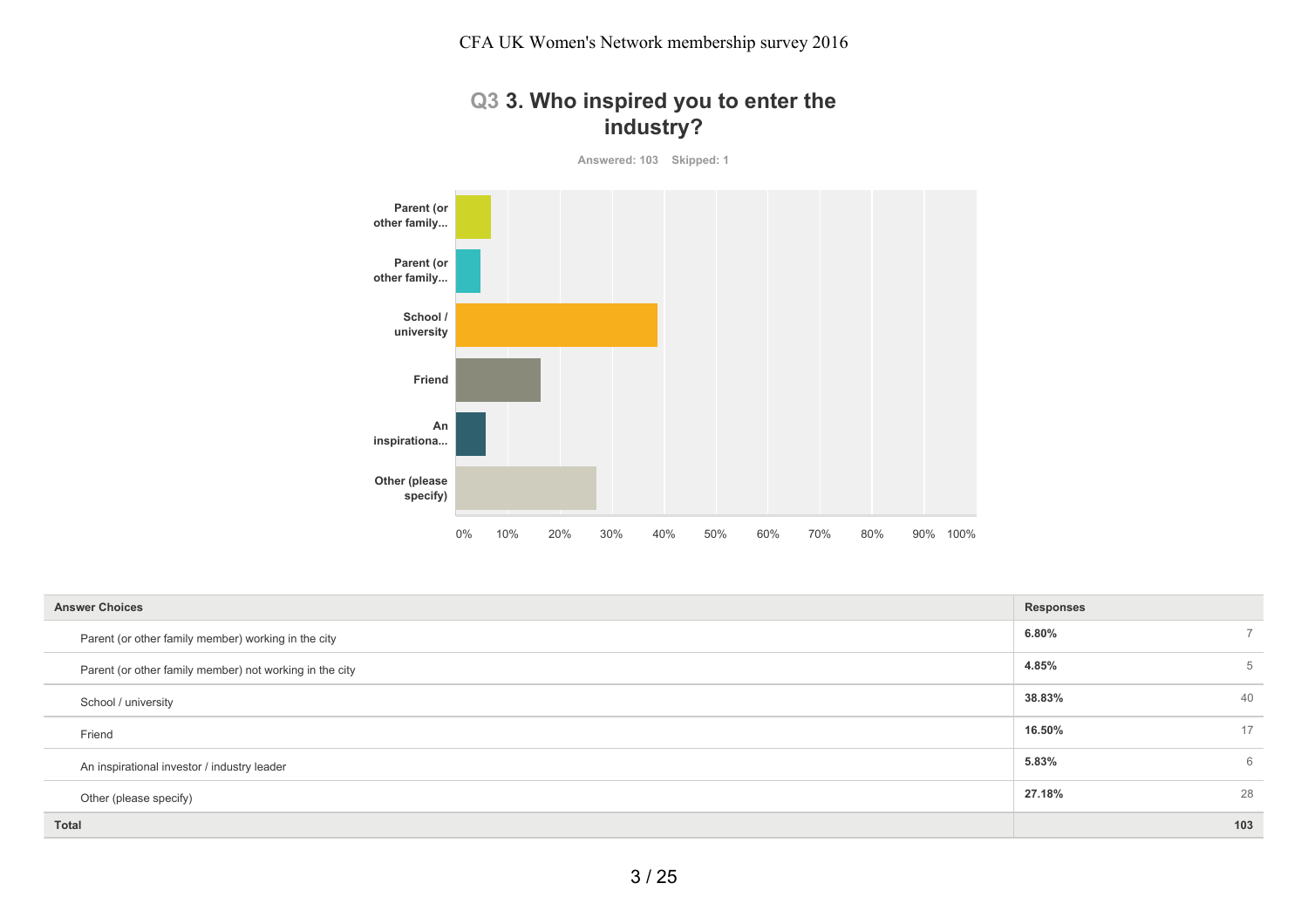CFA UK Women's Network membership survey 2016

# **Q4 4. Do you think finance is an attractive career option for women?**

**Answered: 104 Skipped: 0**



| <b>Answer Choices</b> | <b>Responses</b> |
|-----------------------|------------------|
| Yes                   | 92.31%<br>96     |
| No                    | 7.69%<br>8       |
| <b>Total</b>          | 104              |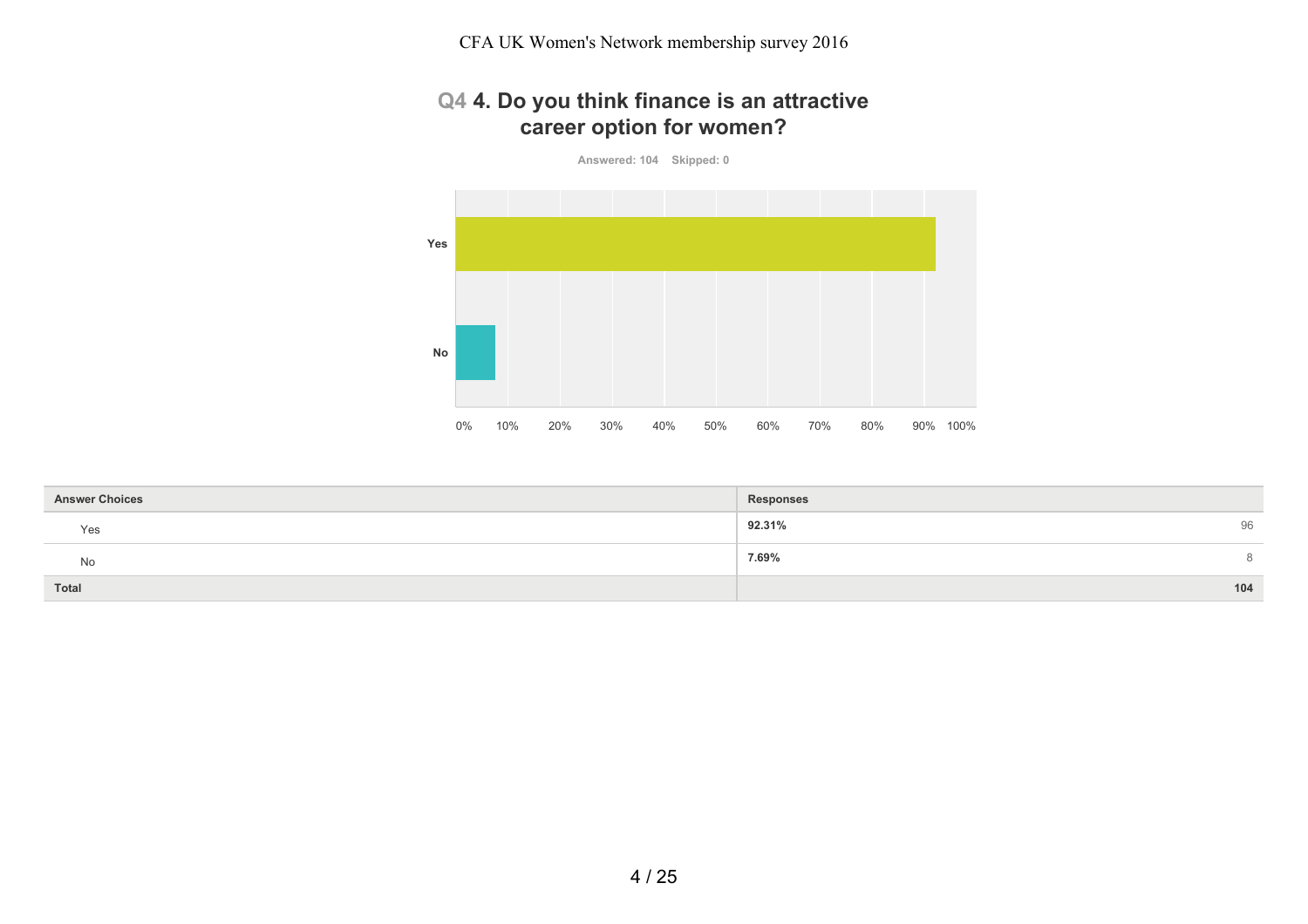#### **Q5 4a. I think finance is an attractive career for women because:**

**Answered: 95 Skipped: 9**



| <b>Responses</b> |    |
|------------------|----|
| 77.89%           | 74 |
| 90.53%           | 86 |
| 32.63%           | 31 |
| 85.26%           | 81 |
| 40.00%           | 38 |
|                  |    |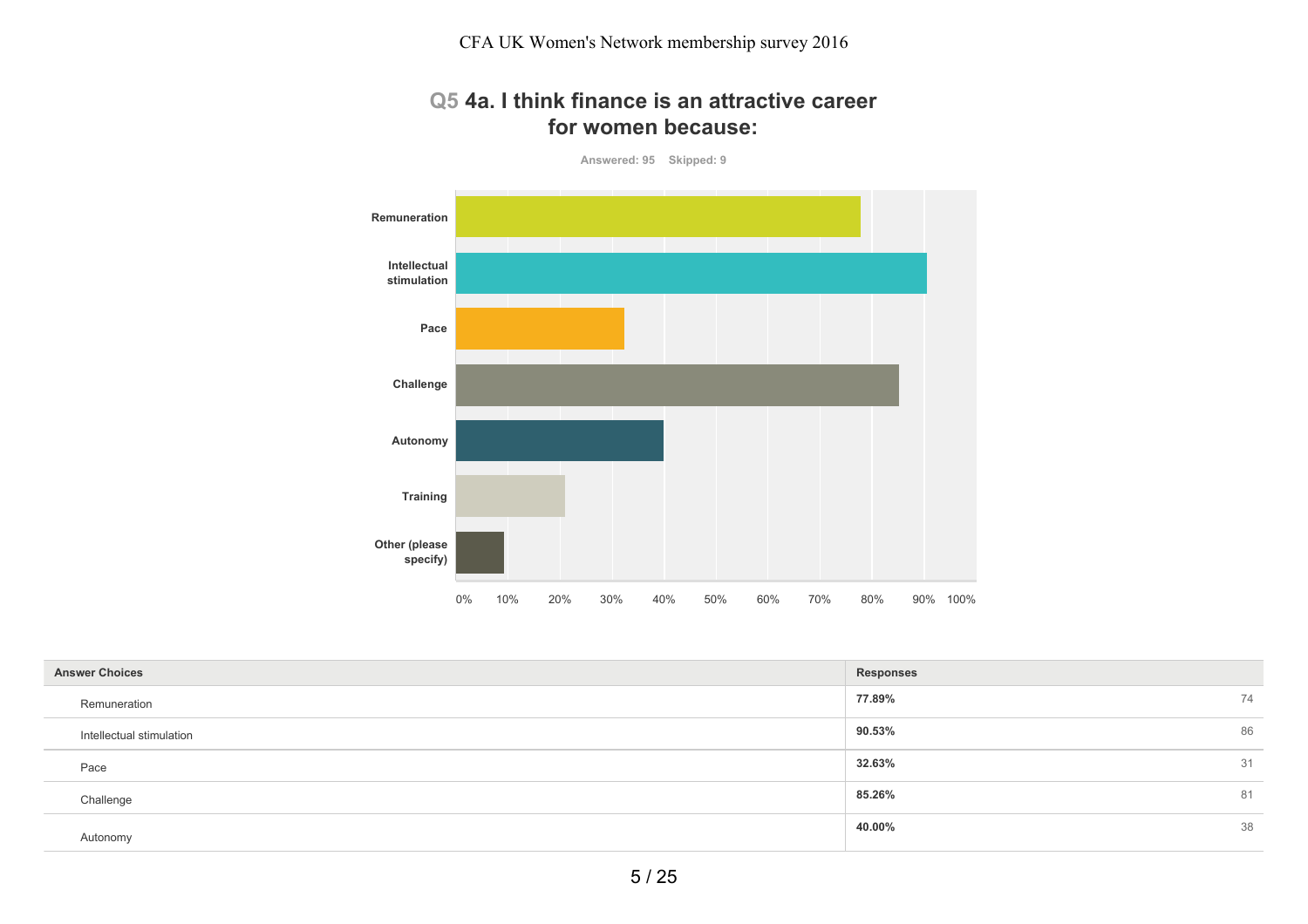| Training                     | 21.05%<br>∠∪ |
|------------------------------|--------------|
| Other (please specify)       | 9.47%        |
| <b>Total Respondents: 95</b> |              |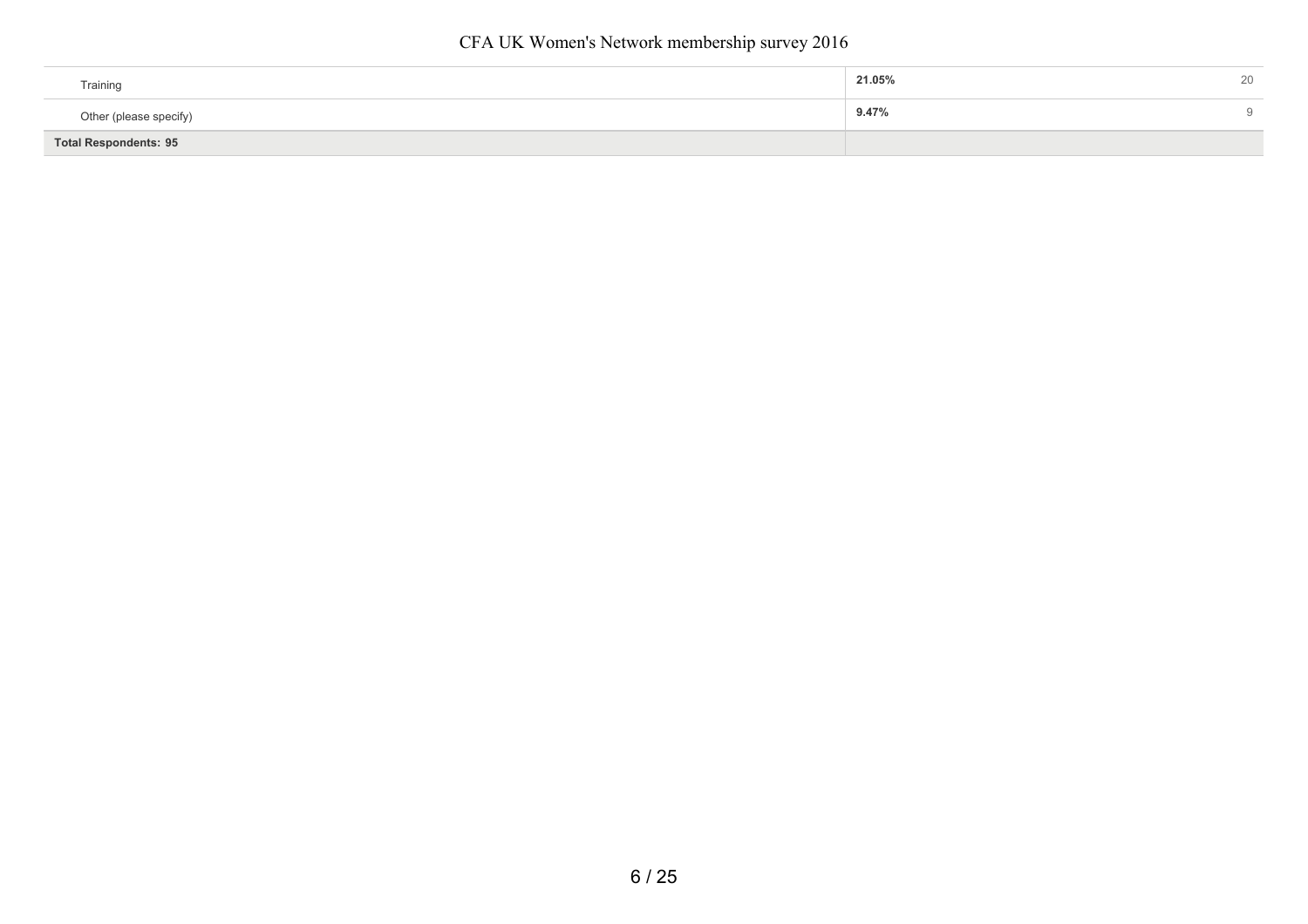#### **Q6 4b. I think finance is not an attractive career for women because:**

**Answered: 8 Skipped: 96**



| <b>Answer Choices</b> |                                         | <b>Responses</b> |   |
|-----------------------|-----------------------------------------|------------------|---|
|                       | Long hours                              | 62.50%           | 5 |
|                       | Inequality of opportunity for promotion | 62.50%           | 5 |
|                       | Bias                                    | 50.00%           | 4 |
|                       | Discrimination                          | 50.00%           | 4 |
|                       | Working environment                     | 50.00%           | 4 |
|                       |                                         |                  |   |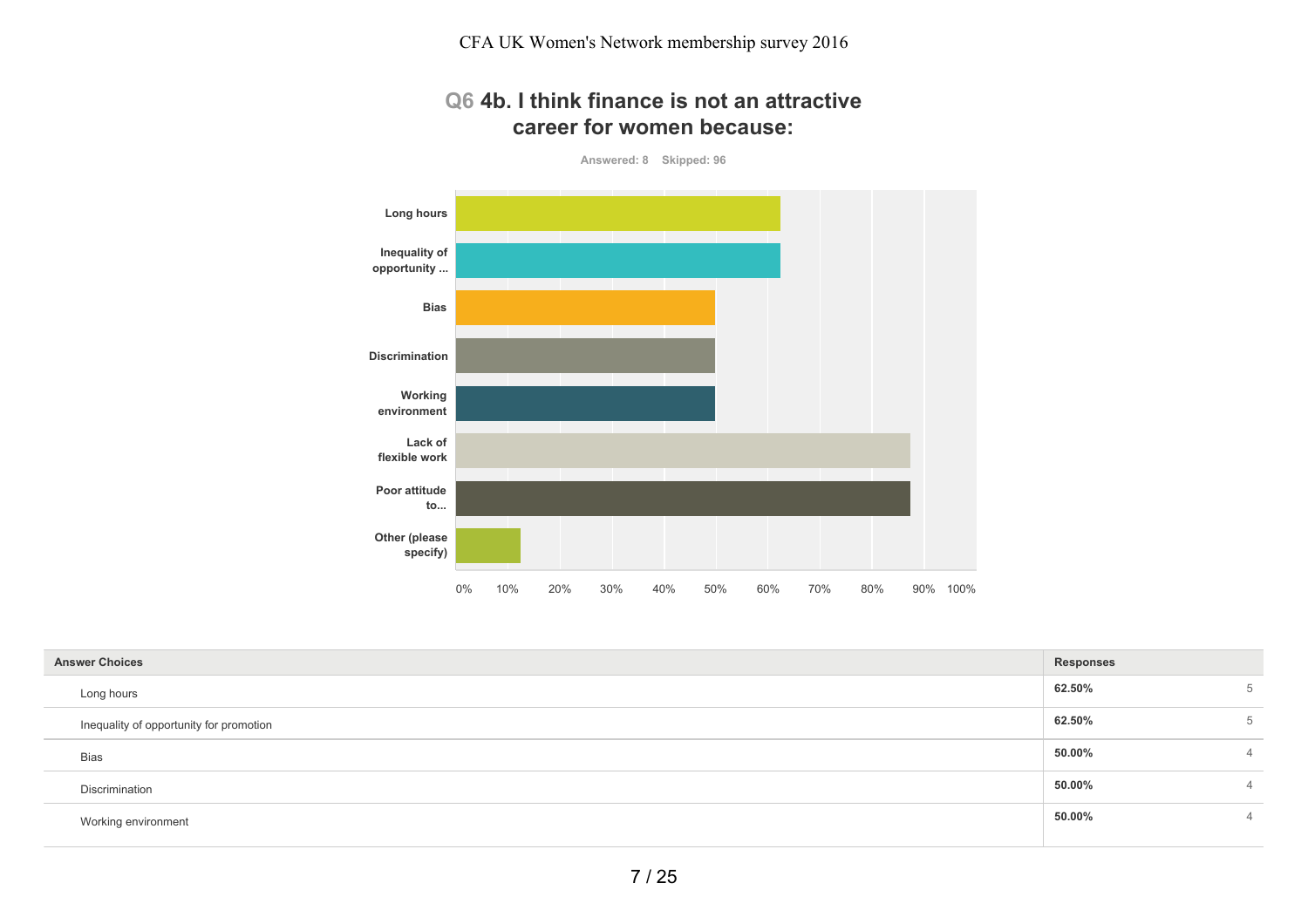| <b>Total Respondents: 8</b>                                           |  |        |  |
|-----------------------------------------------------------------------|--|--------|--|
| Other (please specify)                                                |  | 12.50% |  |
| Poor attitude to maternity/difficulty of reintegrating post maternity |  | 87.50% |  |
| Lack of flexible work                                                 |  | 87.50% |  |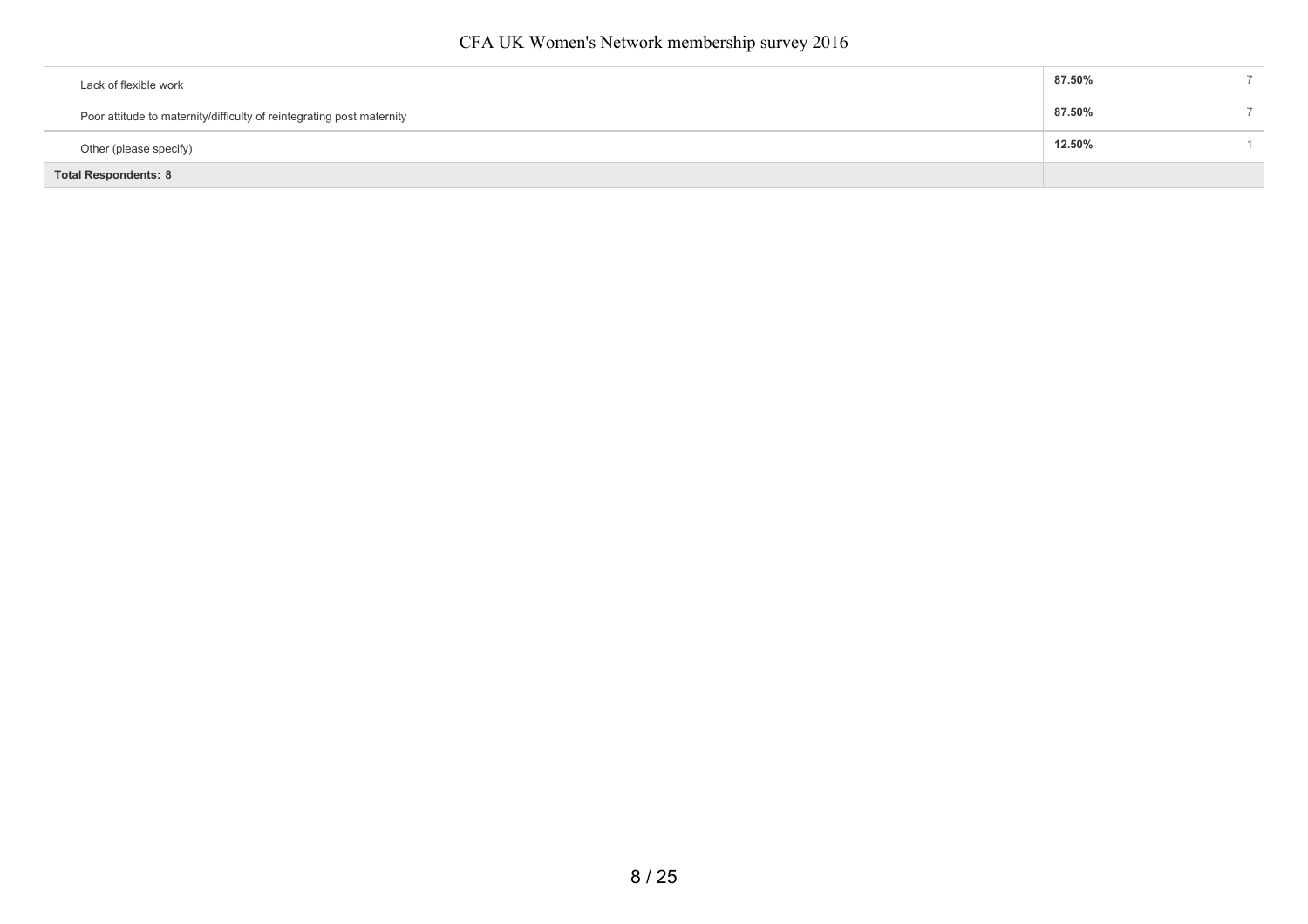# **Q7 5. How do you balance your career and domestic/family arrangements?**

**Answered: 103 Skipped: 1**



| <b>Answer Choices</b>               | <b>Responses</b> |    |
|-------------------------------------|------------------|----|
| I don't have any help               | 29.13%           | 30 |
| I work part-time/flexibly           | 5.83%            | 6  |
| I pay for domestic/family help      | 44.66%           | 46 |
| My partner doesn't work             | 4.85%            | 5  |
| My partner works part-time/flexibly | 14.56%           | 15 |
| Other (please specify)              | 21.36%           | 22 |
| <b>Total Respondents: 103</b>       |                  |    |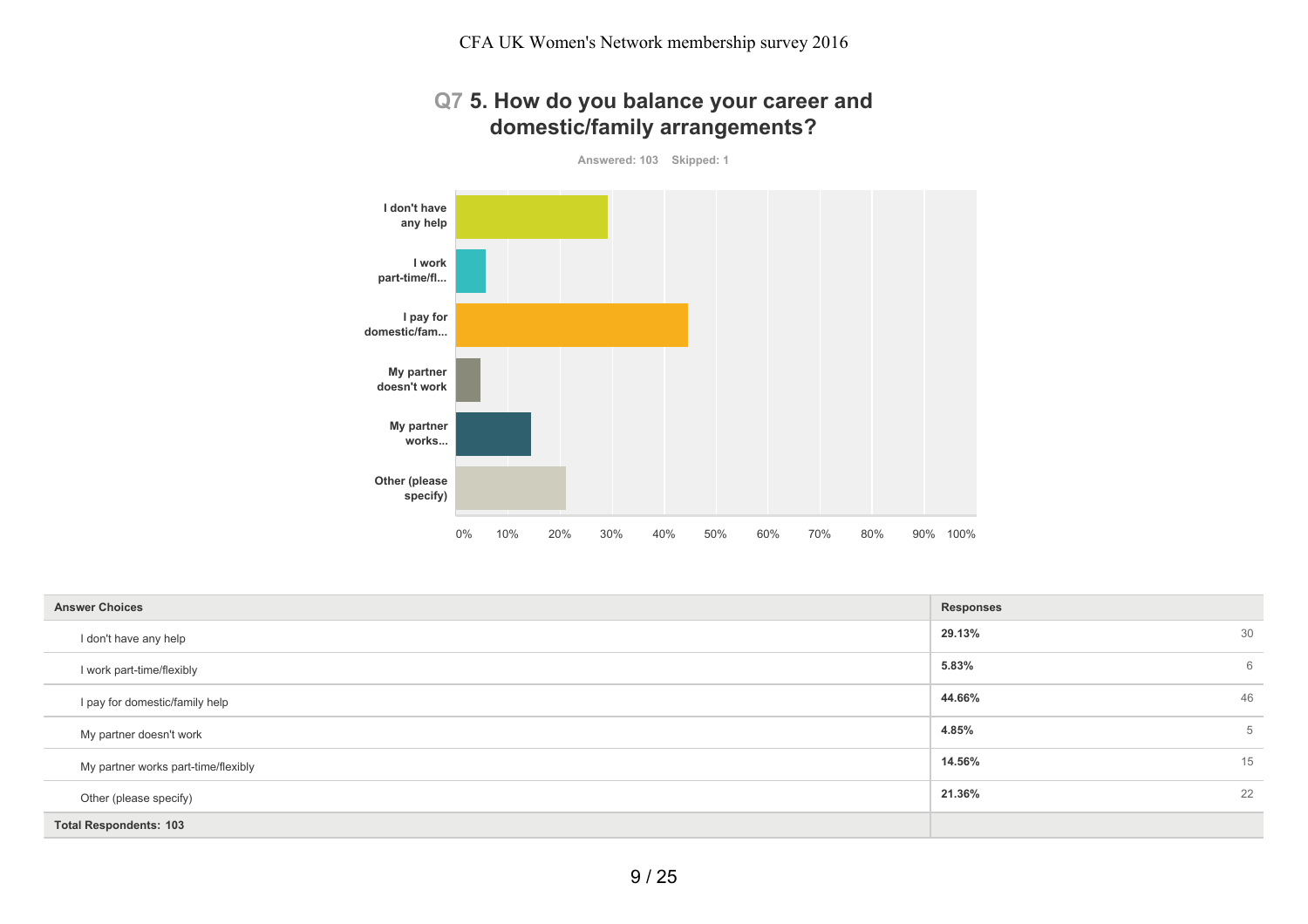# **Q8 6. Who or what has been the most influential factor in your career to date?**

**Answered: 100 Skipped: 4**



| <b>Answer Choices</b><br><b>Responses</b> |        |    |
|-------------------------------------------|--------|----|
| Mentor                                    | 5.00%  | 5  |
| Sponsor/Senior level support              | 14.00% | 14 |
| Supportive manager                        | 32.00% | 32 |
| Strength of network                       | 18.00% | 18 |
| Coaching                                  | 2.00%  | 2  |
|                                           |        |    |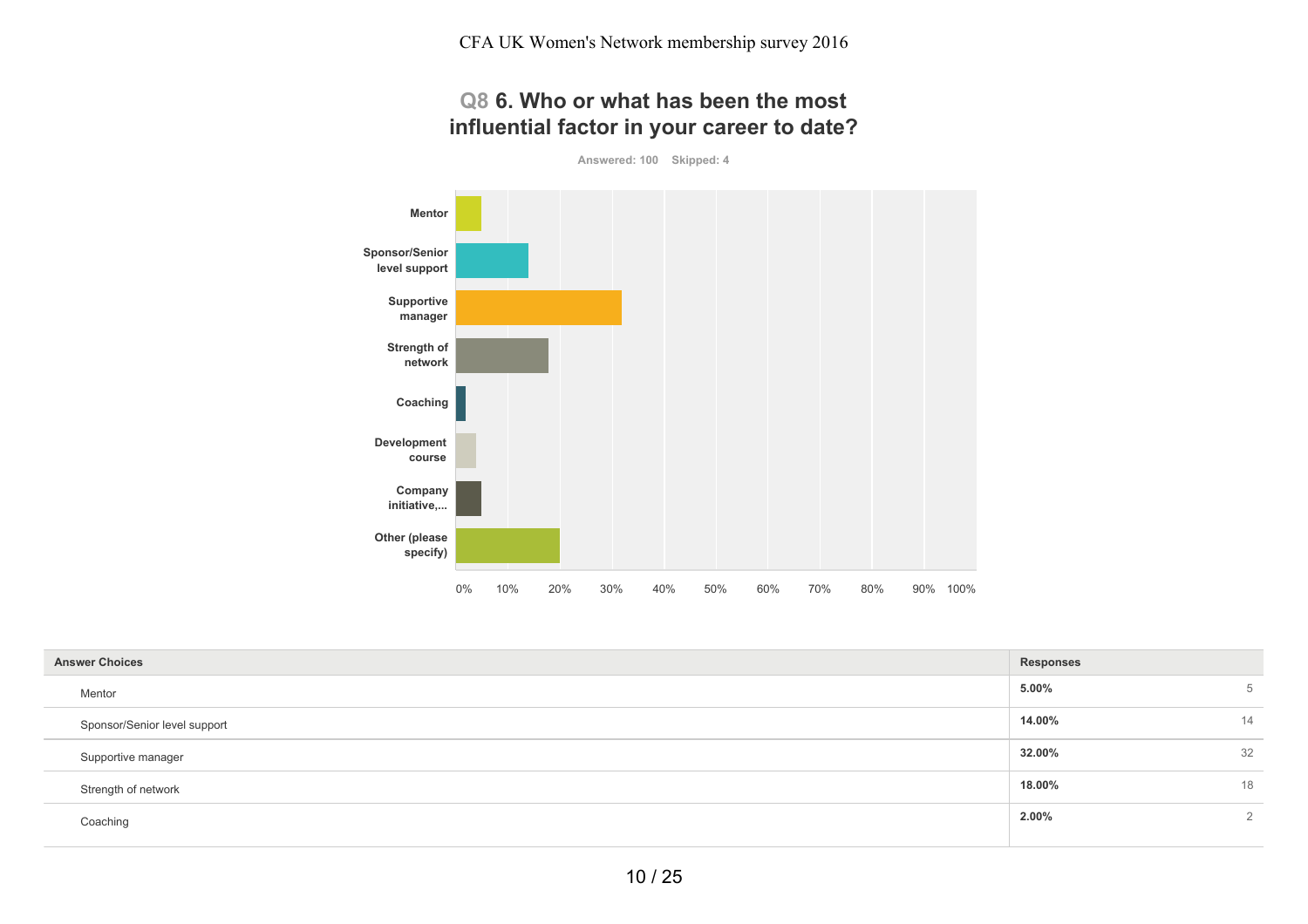| Development course                                        | 4.00%  |        |
|-----------------------------------------------------------|--------|--------|
| Company initiative, e.g. availability of flexible working | 5.00%  | $\sim$ |
| Other (please specify)                                    | 20.00% | 20     |
| <b>Total</b>                                              |        | 100    |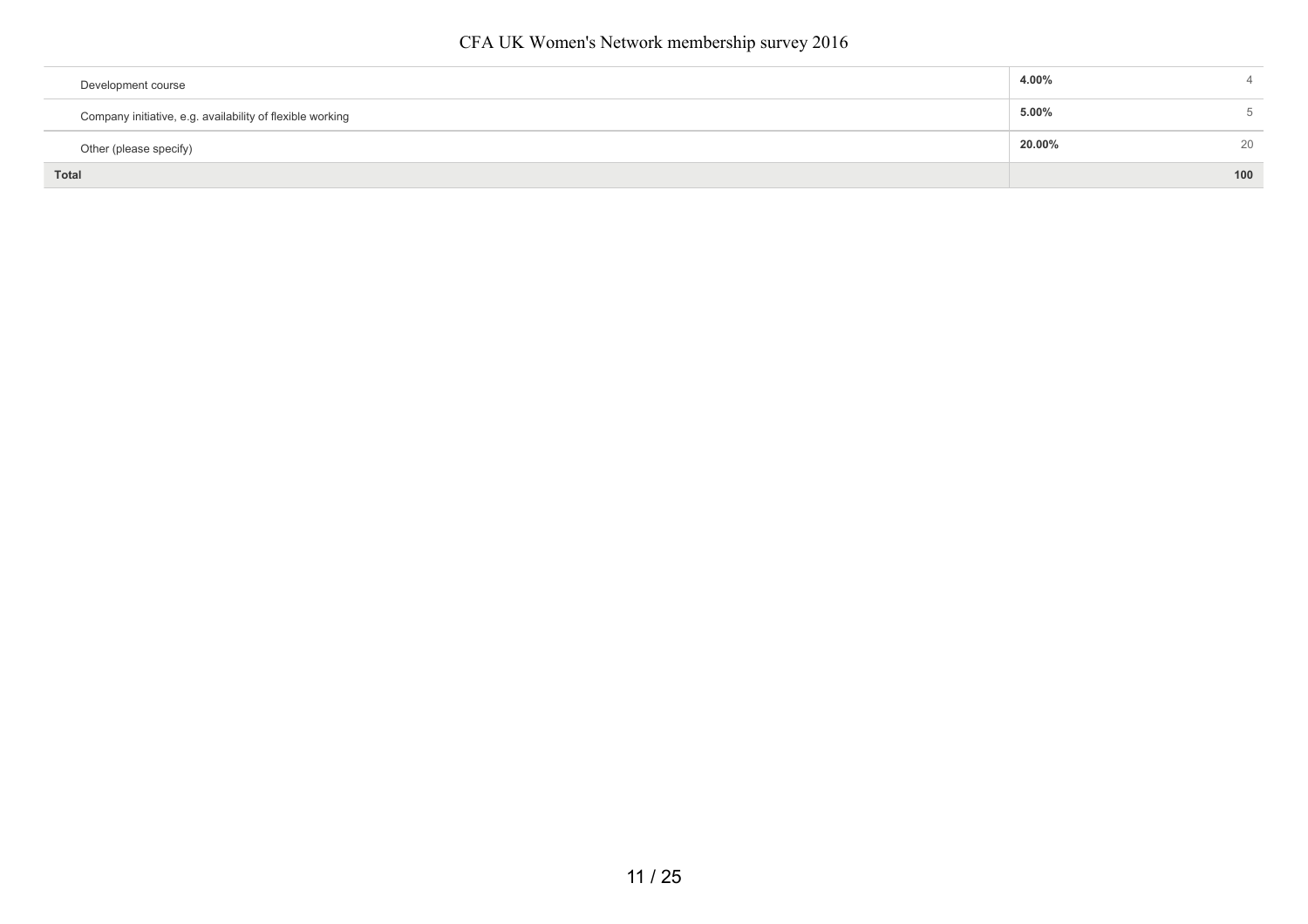# **Q9 7. Have you received any of the following as part of your career development?**

**Answered: 79 Skipped: 25**



| <b>Answer Choices</b>  | Responses |    |
|------------------------|-----------|----|
| Formal internal mentor | 27.85%    | 22 |
| Internal coach         | 11.39%    | 9  |
| External coach         | 22.78%    | 18 |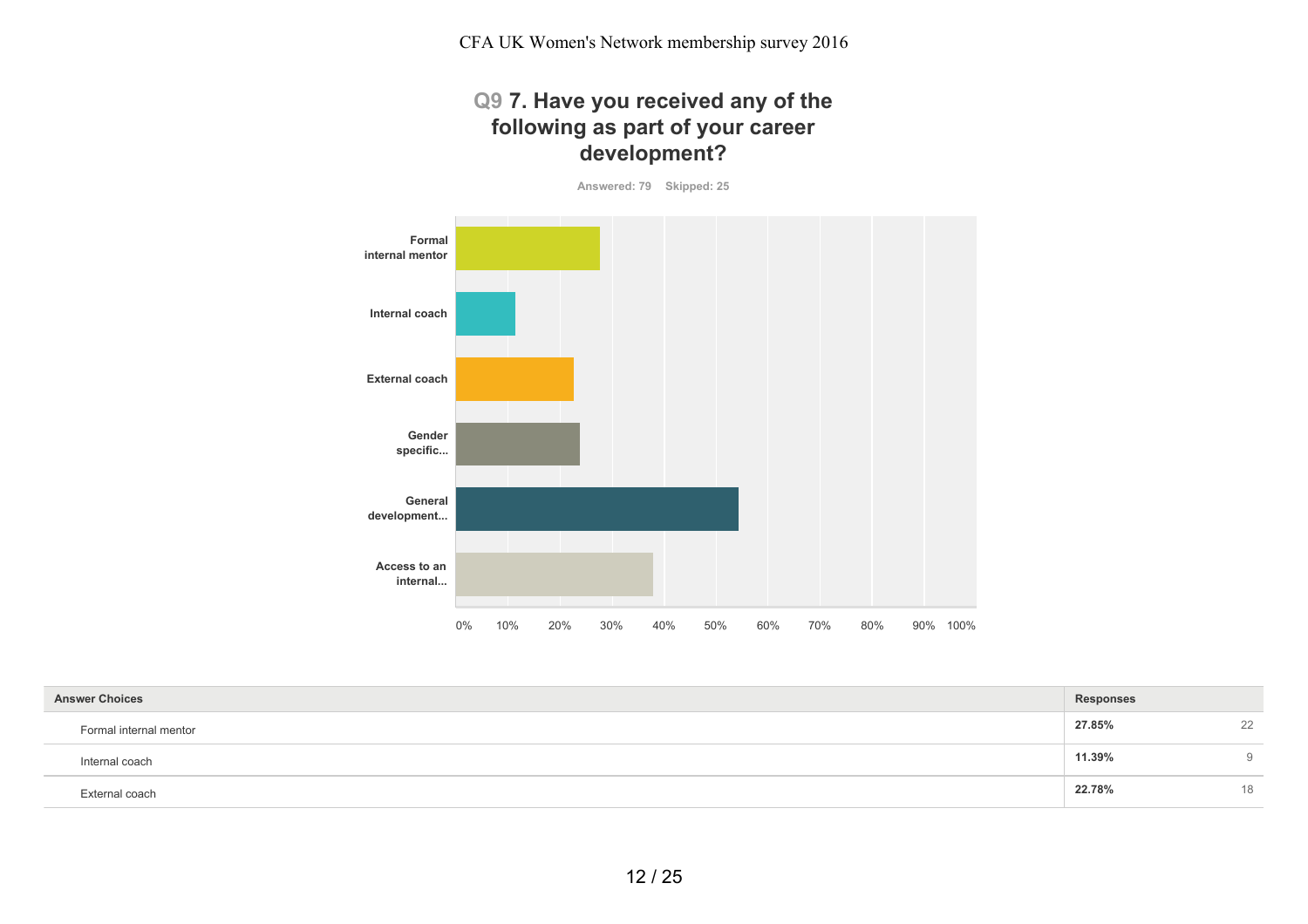| Gender specific development course (i.e. Women's leadership programme) | 24.05% | 19 |
|------------------------------------------------------------------------|--------|----|
| General development course                                             | 54.43% | 43 |
| Access to an internal women's network                                  | 37.97% | 30 |
| <b>Total Respondents: 79</b>                                           |        |    |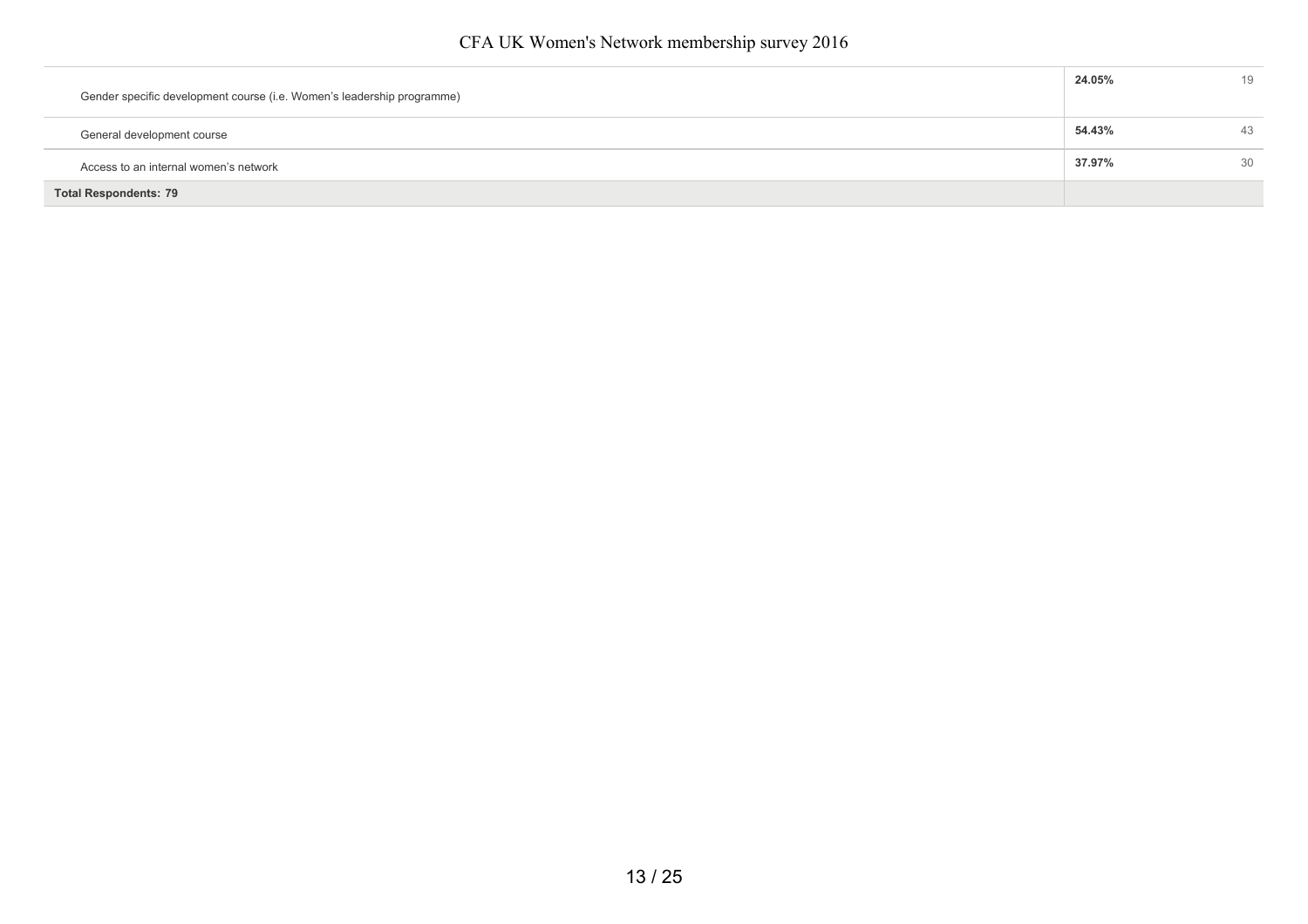#### **Q10 8. At what point in your career did you perceive gender to be an issue in your career?**

**Answered: 101 Skipped: 3**



| <b>Answer Choices</b> | <b>Responses</b> |
|-----------------------|------------------|
| Never                 | 17.82%<br>18     |
| 0-5 years             | 34.65%<br>35     |
| 5-10 years            | 20.79%<br>21     |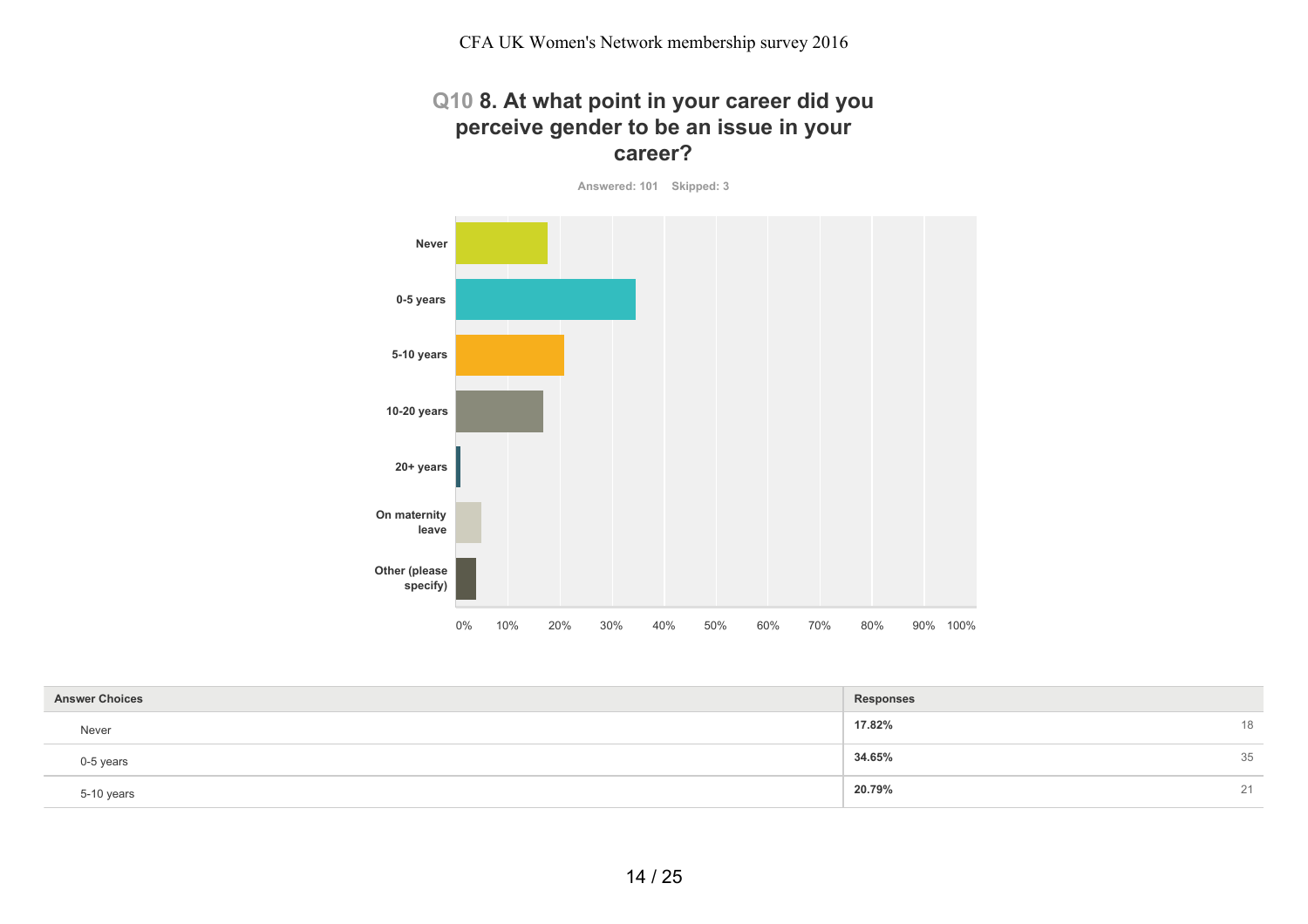|                        | 16.83%<br>17            |
|------------------------|-------------------------|
| 10-20 years            |                         |
| 20+ years              | $0.99\%$                |
| On maternity leave     | 4.95%<br>5              |
| Other (please specify) | 3.96%<br>$\overline{4}$ |
| Total                  | 101                     |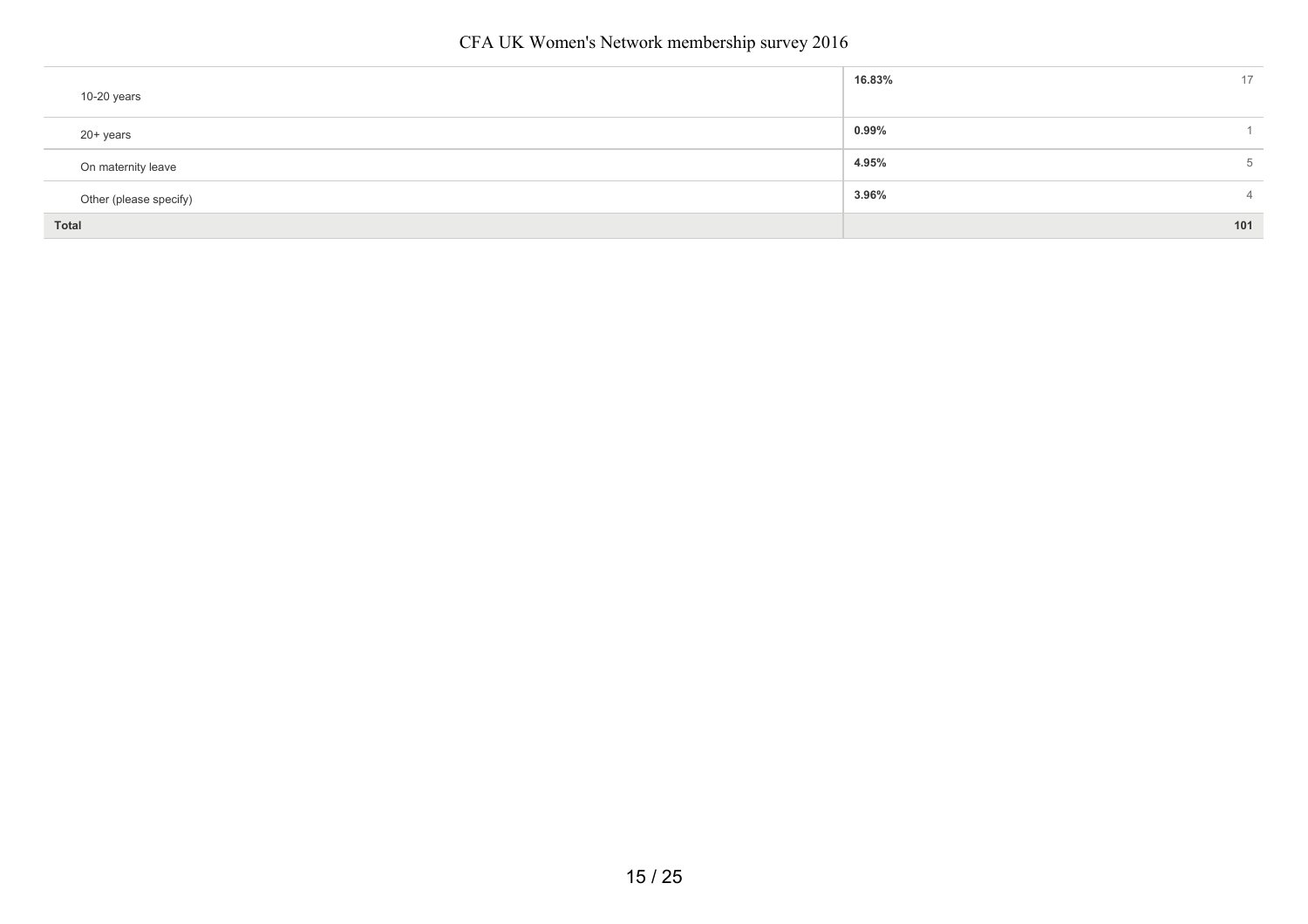#### **Q11 9. Do you agree with the following statements:**

**Answered: 102 Skipped: 2**



| Yes or No                                                                                      |        |           |              |
|------------------------------------------------------------------------------------------------|--------|-----------|--------------|
|                                                                                                | Yes    | <b>No</b> | <b>Total</b> |
| I am currently given equal opportunity at work                                                 | 76.77% | 23.23%    |              |
|                                                                                                | 76     | 23        | 99           |
| I have always experienced equal opportunity during my career                                   | 33.66% | 66.34%    |              |
|                                                                                                | -34    | 67        | 101          |
| More senior women in my firm are given equal opportunity in terms of progression to leadership | 46.39% | 53.61%    |              |
|                                                                                                | 45     | 52        | 97           |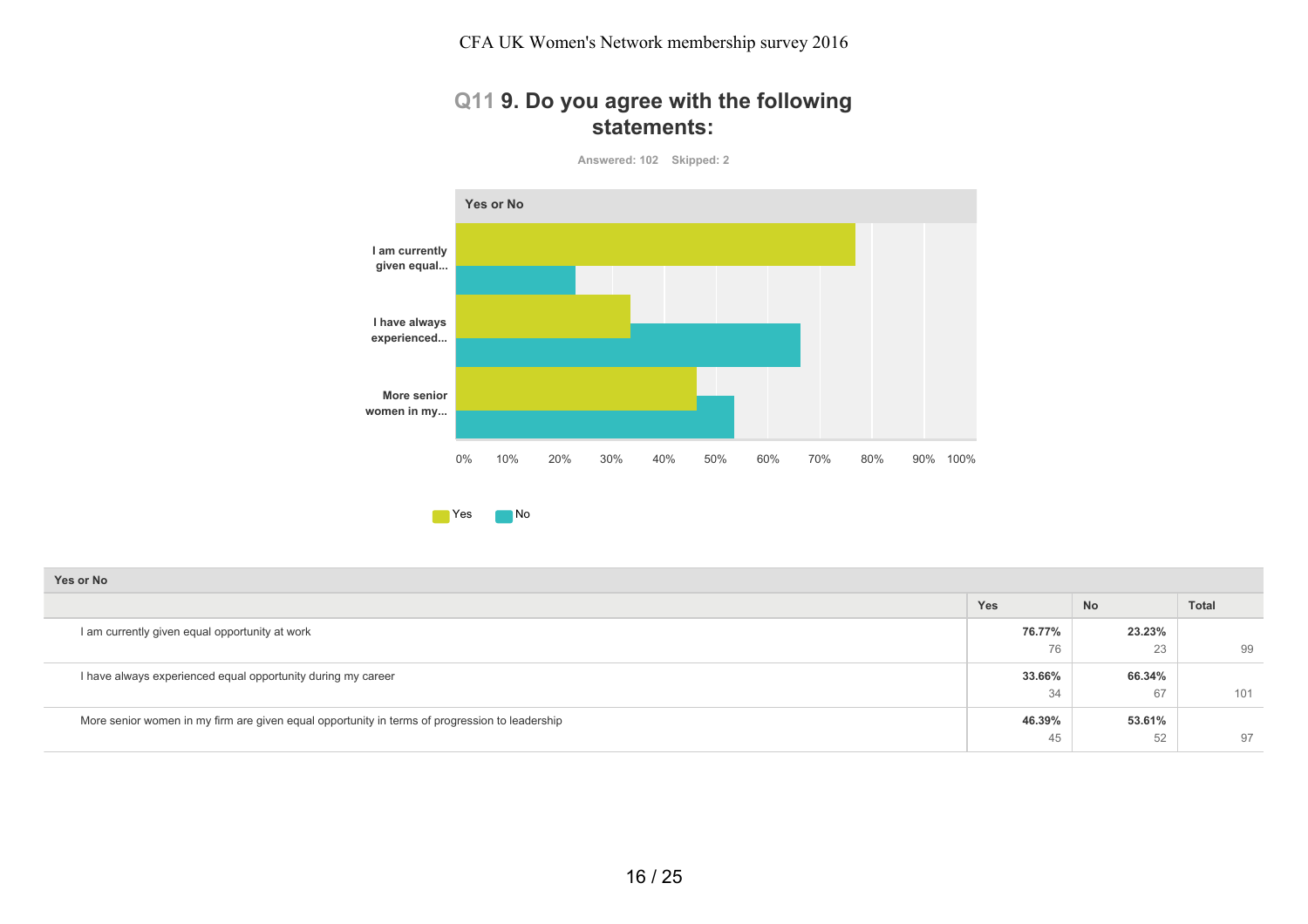## **Q12 10. Do you believe that women are paid equally to men in a similar position your firm?**

**Answered: 101 Skipped: 3**



| <b>Answer Choices</b> | <b>Responses</b> |
|-----------------------|------------------|
| Yes                   | 13.86%<br>14     |
| No                    | 62.38%<br>63     |
| Don't know            | 23.76%<br>24     |
| Total                 | 101              |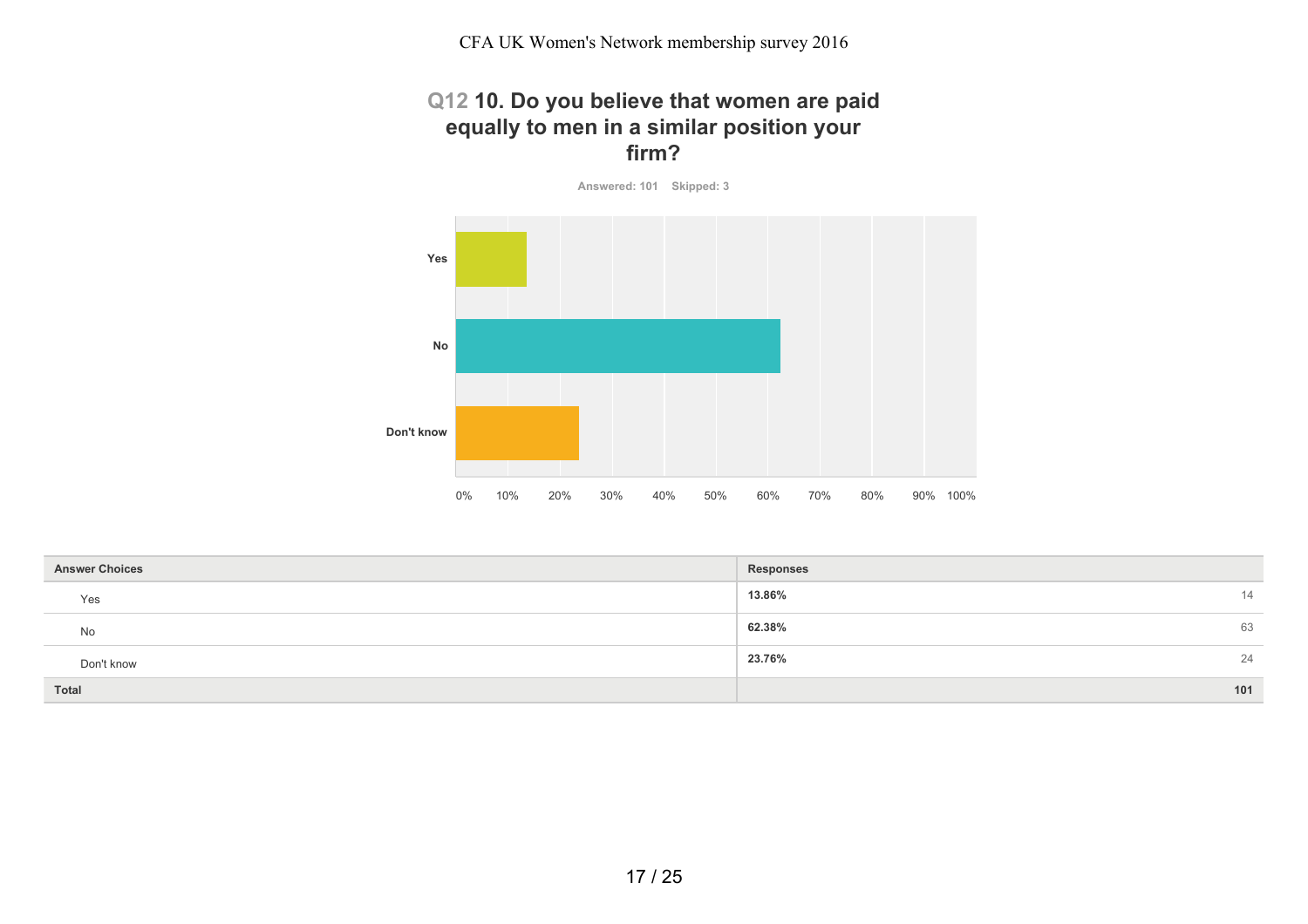CFA UK Women's Network membership survey 2016

# **Q13 11. Are there women in senior leadership positions in your firm?**

**Answered: 102 Skipped: 2**



| <b>Answer Choices</b> | Responses            |
|-----------------------|----------------------|
| Yes                   | 77.45%<br>79         |
| No                    | 22.55%<br>23         |
| Don't know            | $0.00\%$<br>$\Omega$ |
| <b>Total</b>          | 102                  |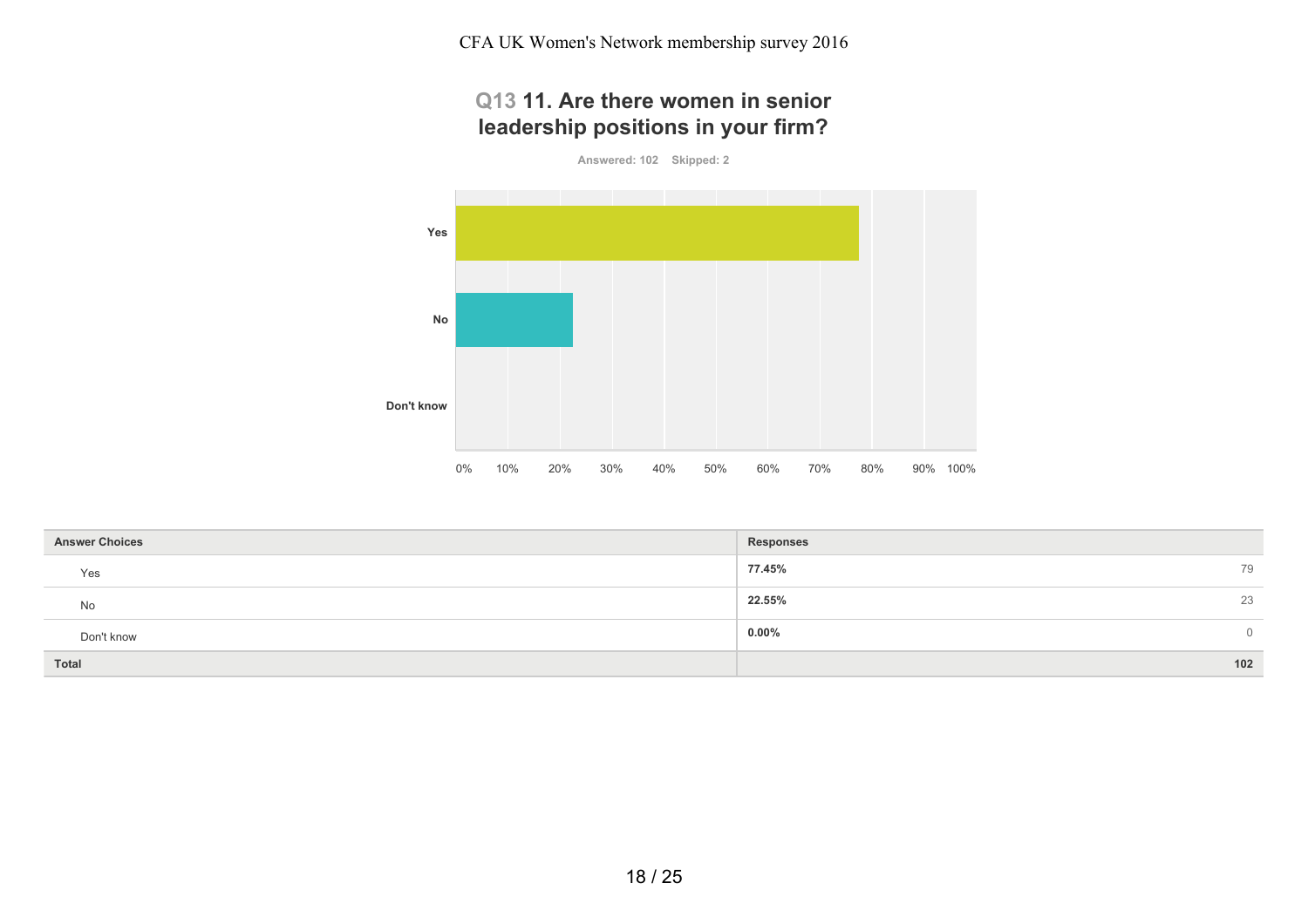## **Q14 12. Do you perceive any of the following as major obstacles in your career?**

**Answered: 88 Skipped: 16**



| <b>Answer Choices</b>                   | <b>Responses</b> |    |
|-----------------------------------------|------------------|----|
| Discrimination                          | 15.91%           | 14 |
| <b>Bias</b>                             | 55.68%           | 49 |
| Inequality of opportunity for promotion | 35.23%           | 31 |
| Long hours                              | 46.59%           | 41 |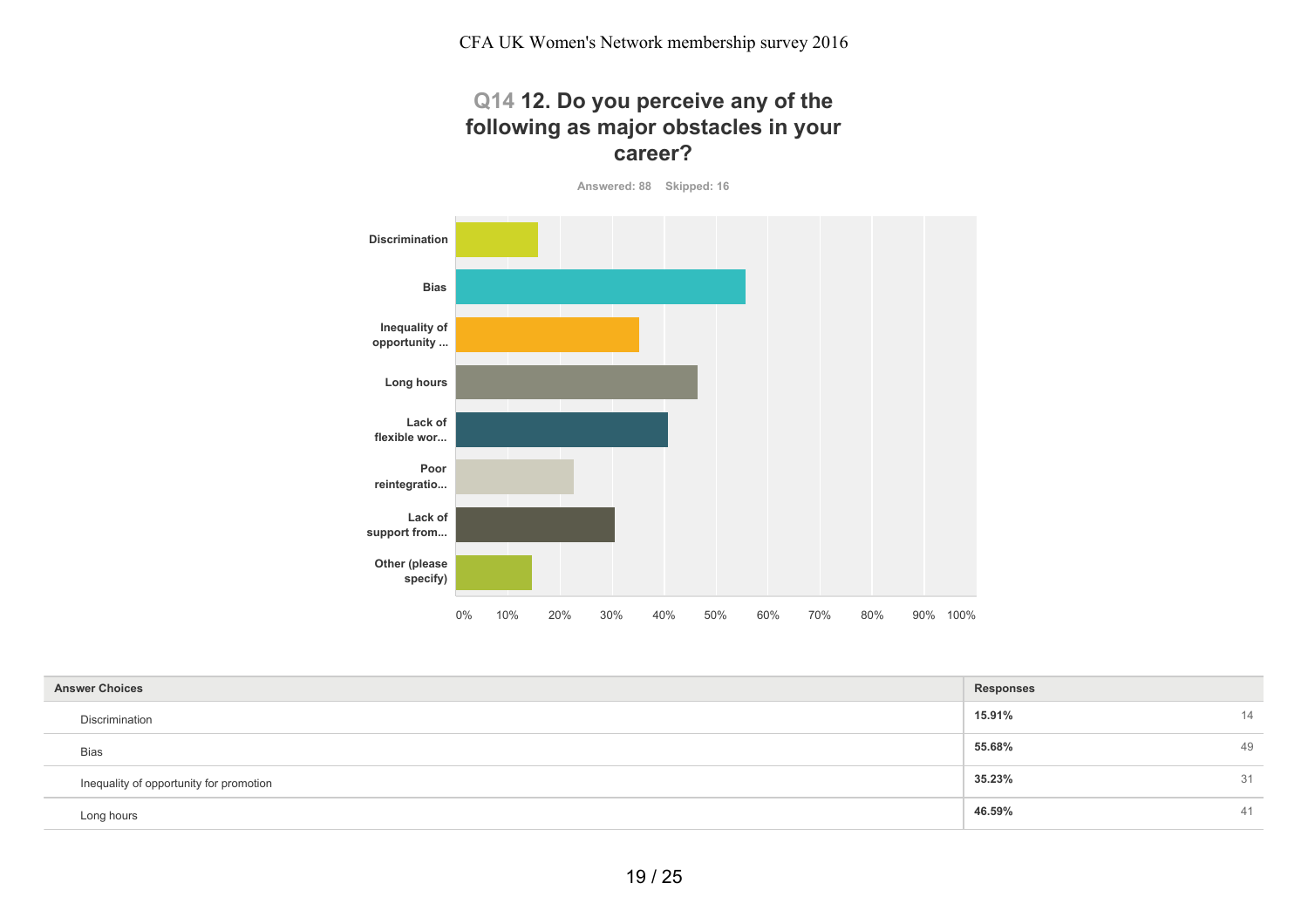| Lack of flexible work options          | 40.91% | 36 |
|----------------------------------------|--------|----|
|                                        |        |    |
| Poor reintegration post-maternity      | 22.73% | 20 |
| Lack of support from senior management | 30.68% | 27 |
| Other (please specify)                 | 14.77% | 13 |
| <b>Total Respondents: 88</b>           |        |    |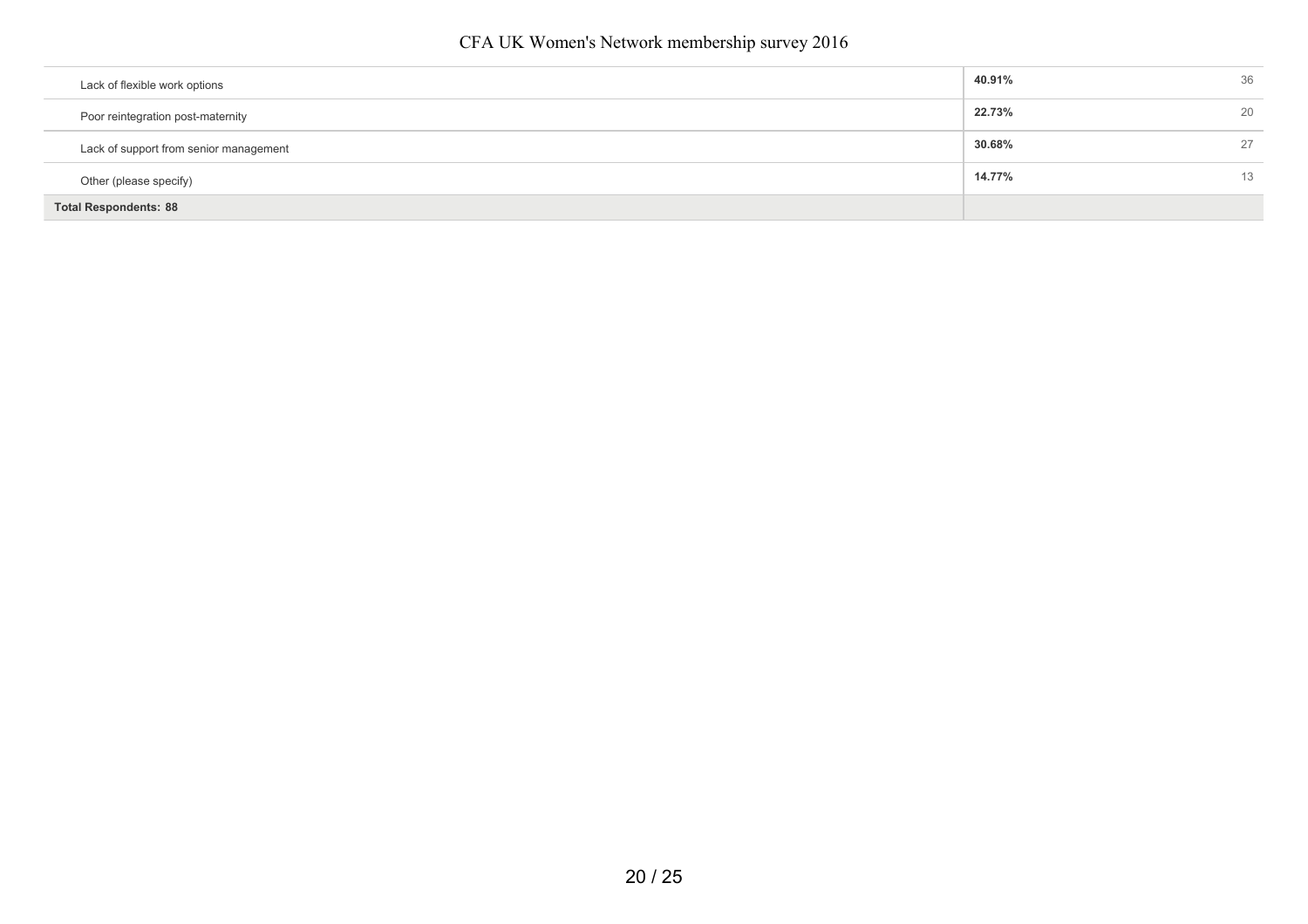## **Q15 13. What are the main benefits of being a member of the CFA UK Women's Network for you?**

**Answered: 100 Skipped: 4**



| <b>Answer Choices</b>                    | <b>Responses</b> |    |
|------------------------------------------|------------------|----|
| Extend my network                        | 82.00%           | 82 |
| Increase my knowledge on industry issues | 59.00%           | 59 |
| Improve my professional standing         | 20.00%           | 20 |
| Access to job opportunities              | 21.00%           | 21 |
| Attending development seminar            | 43.00%           | 43 |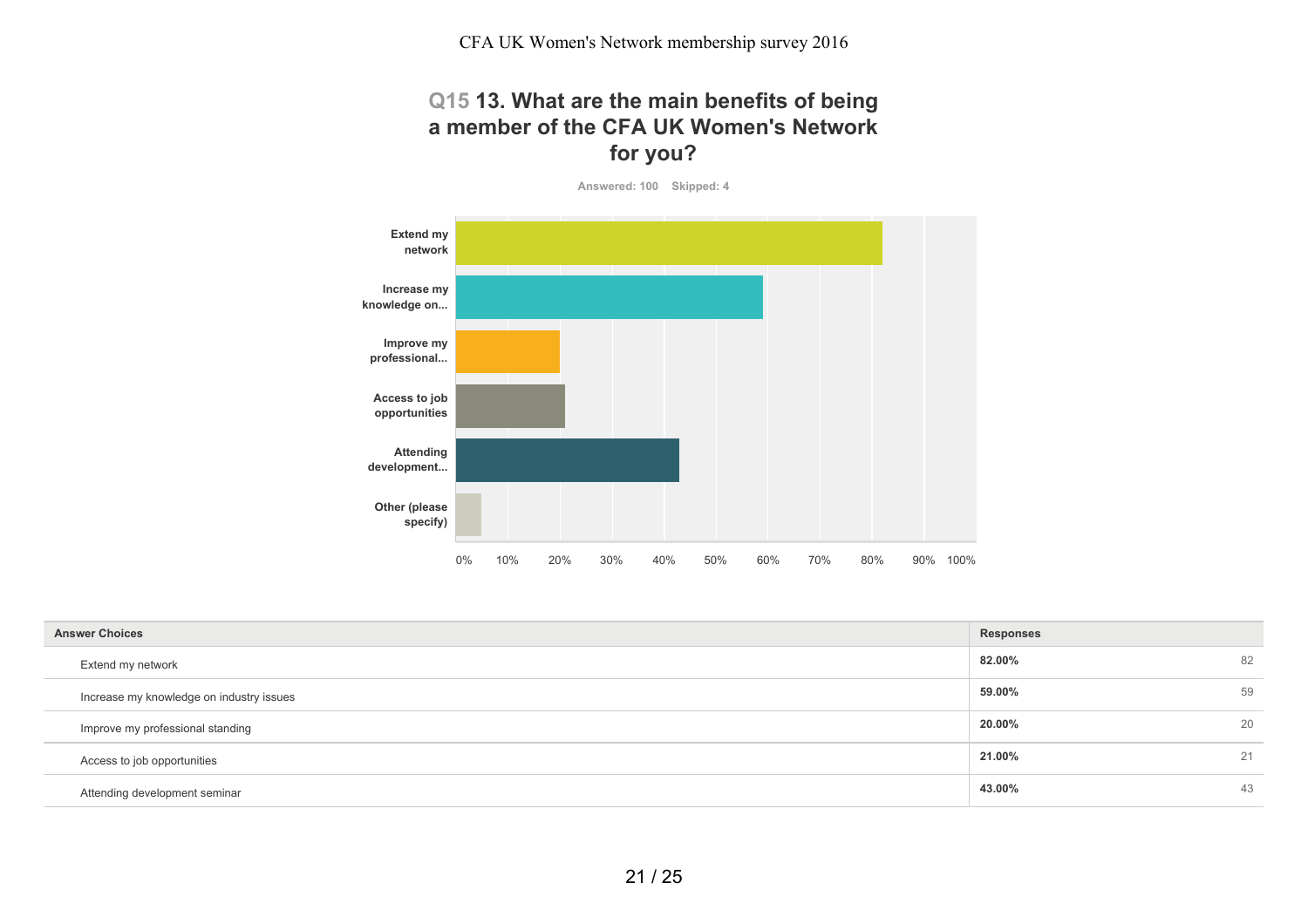| Other (please specify)        | $5.00\%$ |  |
|-------------------------------|----------|--|
| <b>Total Respondents: 100</b> |          |  |
|                               |          |  |

ī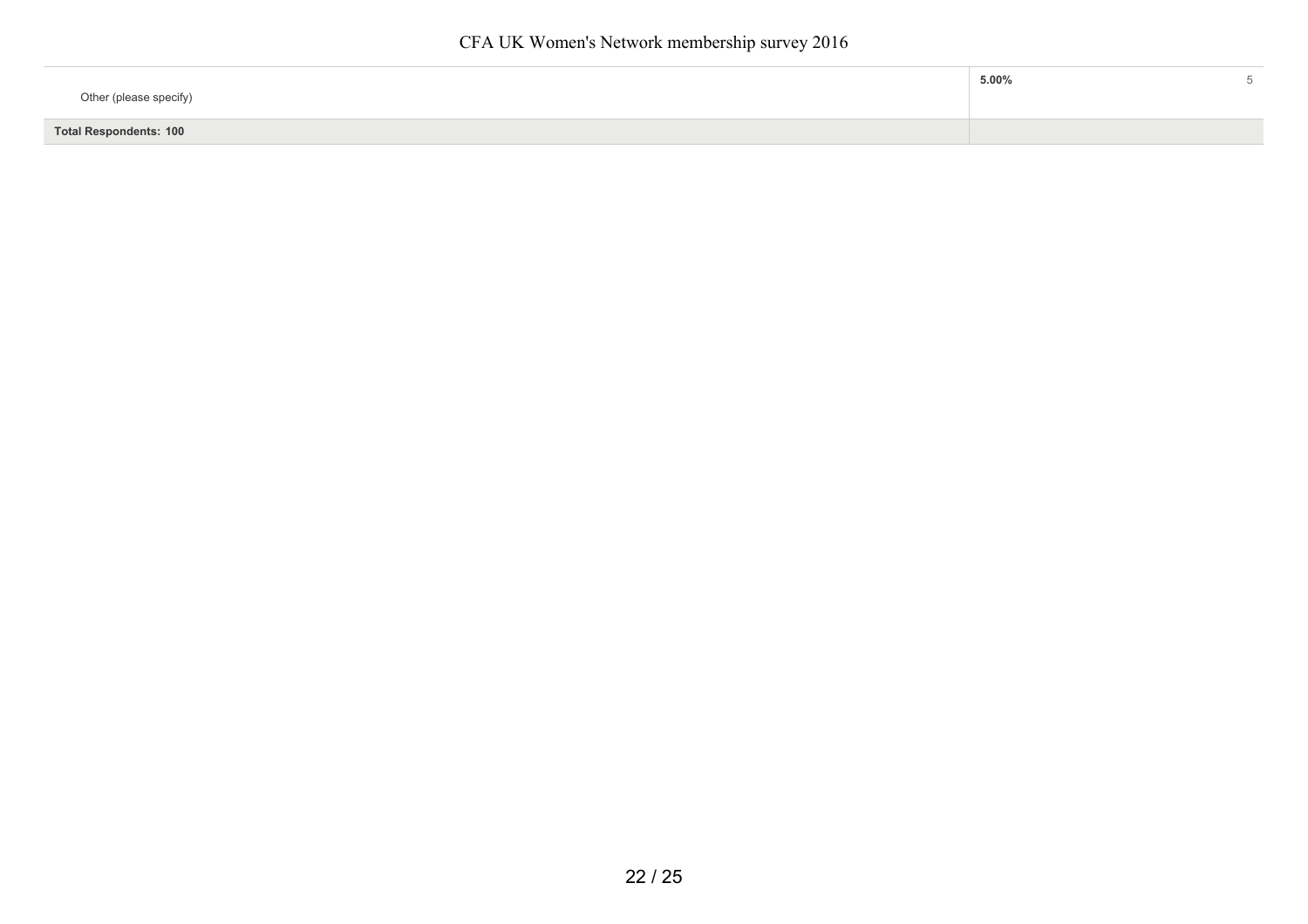# **Q16 14. In which areas of your development do you think the Women's Network could help you grow?**

**Answered: 99 Skipped: 5**

![](_page_22_Figure_3.jpeg)

| <b>Answer Choices</b>     | Responses |    |
|---------------------------|-----------|----|
| Public speaker            | 36.36%    | 36 |
| Network building          | 79.80%    | 79 |
| <b>Client interaction</b> | 13.13%    | 13 |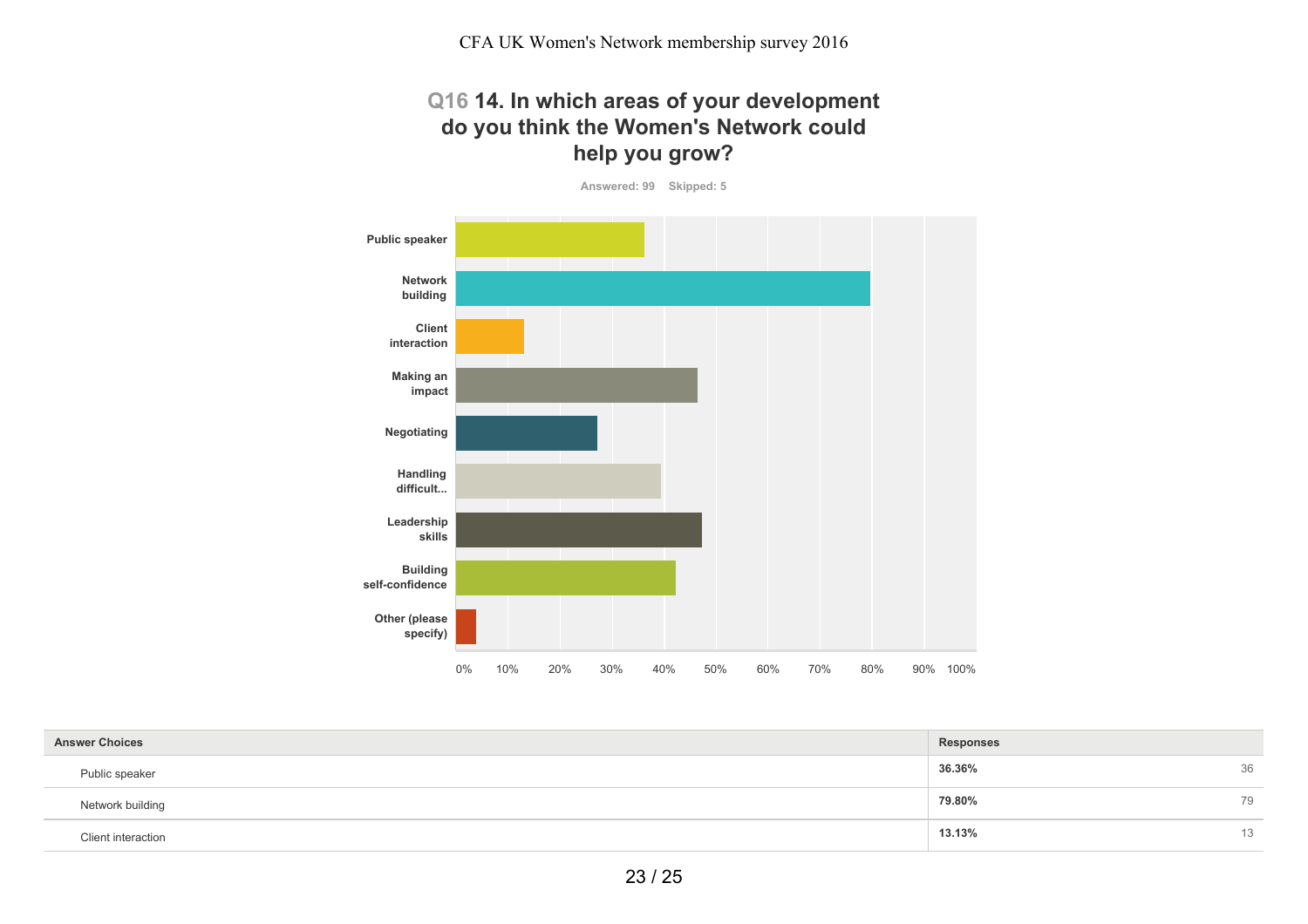| Making an impact                     | 46.46% | 46 |
|--------------------------------------|--------|----|
| Negotiating                          | 27.27% | 27 |
| Handling difficult people/situations | 39.39% | 39 |
| Leadership skills                    | 47.47% | 47 |
| Building self-confidence             | 42.42% | 42 |
| Other (please specify)               | 4.04%  | 4  |
| <b>Total Respondents: 99</b>         |        |    |